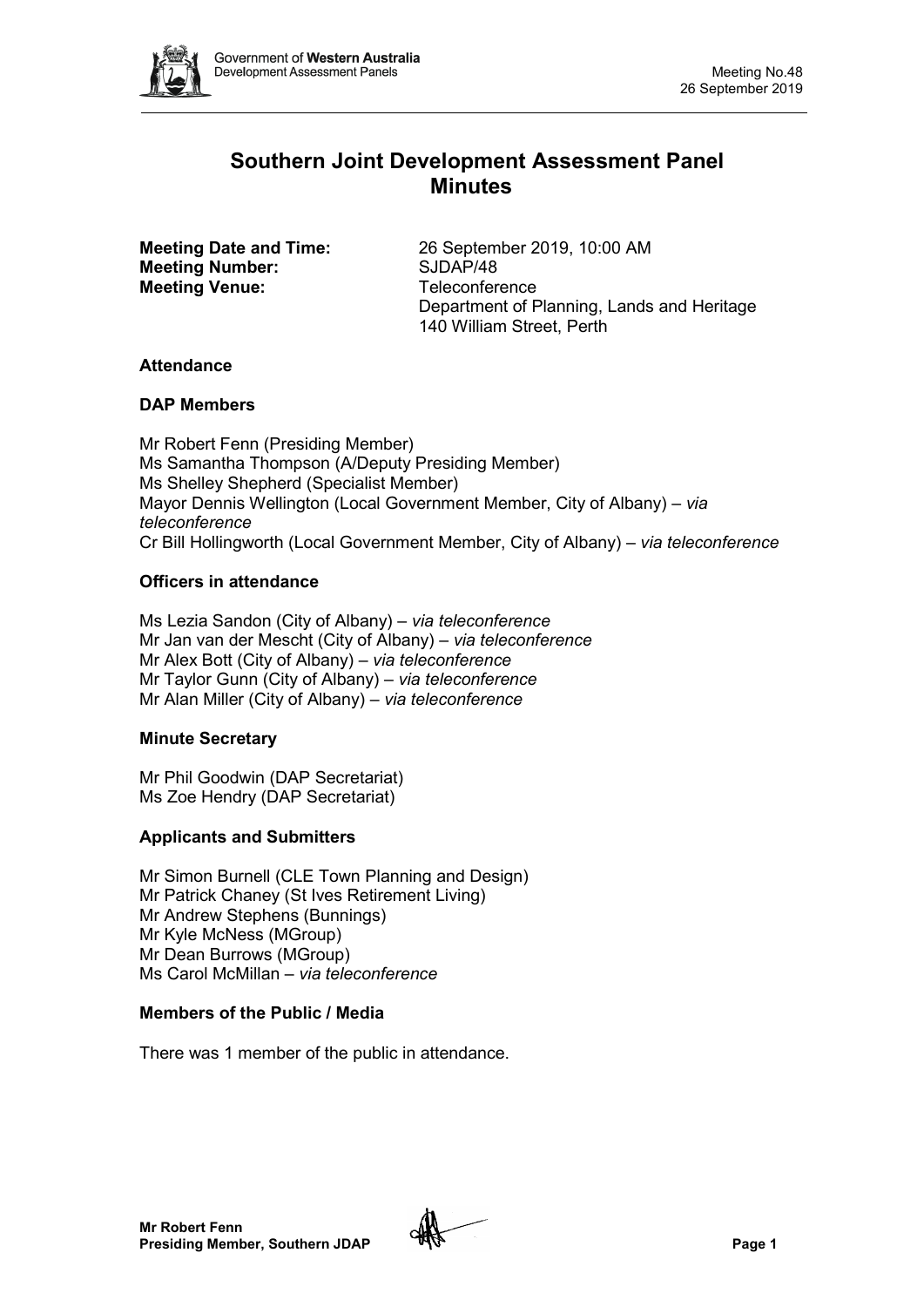

## **1. Declaration of Opening**

The Presiding Member declared the meeting open at 10.03am on 26 September 2019 and acknowledged the traditional owners and pay respect to Elders past and present of the land on which the meeting was being held.

The Presiding Member announced the meeting would be run in accordance with the DAP Standing Orders 2017 under the *Planning and Development (Development Assessment Panels) Regulations 2011*.

The Presiding Member advised that in accordance with Section 5.16 of the DAP Standing Orders 2017 which states *'A person must not use any electronic, visual or audio recording device or instrument to record the proceedings of the DAP meeting unless the Presiding Member has given permission to do so.',* the meeting would not be recorded.

The Presiding Member advised that panel members may refer to technical devices, such as phones and laptops, throughout the meeting to assist them in considering the information before them.

## **2. Apologies**

Mr Geoffrey Klem (Deputy Presiding Member)

## **3. Members on Leave of Absence**

Nil

## **4. Noting of Minutes**

DAP members noted that signed minutes of previous meetings are available on the [DAP website.](https://www.dplh.wa.gov.au/about/development-assessment-panels/daps-agendas-and-minutes)

## **5. Declaration of Due Consideration**

All members declared that they had duly considered the documents.

### **6. Disclosure of Interests**

DAP Member, Mr Robert Fenn, declared an impartiality interest in item 8.1. Mr Fenn worked for the City of Albany as the Director of Development Services from 1994 to 2009.

In accordance with section 6.2.6 of the DAP Standing Orders 2017, Mr Eugene Koltasz Presiding Member for the Kimberley/Pilbara/Gascoyne JDAP determined that Mr Robert Fenn the Presiding Member for the Southern JDAP was permitted to participate in the discussion and voting on the item.

## **7. Deputations and Presentations**

**7.1** Ms Carol McMillan addressed the DAP in support of the application at Item 8.1 and responded to questions from the panel.

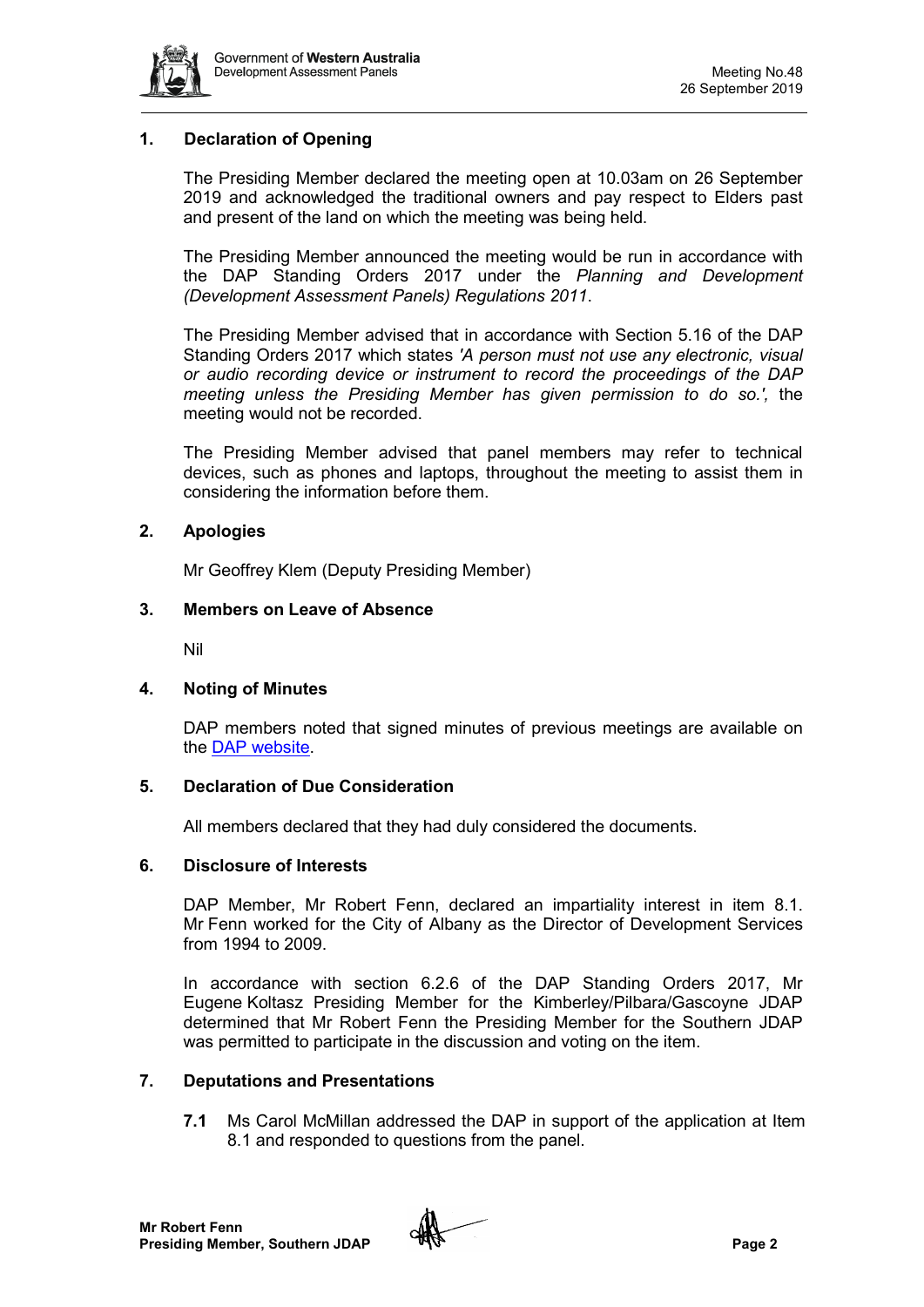

- **7.2** Mr Patrick Chaney (St Ives Retirement Living) addressed the DAP in relation to the application at Item 8.1 and responded to questions from the panel.
- **7.3** Mr Simon Burnell (CLE Town Planning and Design) addressed the DAP in support of the application at Item 8.1 and responded to questions from the panel.
- **7.4** Mr Alex Bott (City of Albany) responded to questions from the panel.
- **7.5** Mr Alan Miller (City of Albany) responded to questions from the panel.

## **8. Form 1 – Responsible Authority Reports – DAP Application**

| 8.1 Property Location:<br>Development Description: | Lot1001 (162) Chester Pass Road, Lange<br>Bunnings (Showroom) and additions/alterations |
|----------------------------------------------------|-----------------------------------------------------------------------------------------|
| Applicant:                                         | to neighbourhood centre<br><b>CLE Town Planning and Design</b>                          |
| Owner:                                             | ABG Management Pty Ltd                                                                  |
| Responsible Authority:                             | City of Albany                                                                          |
| DAP File No:                                       | DAP/19/01629                                                                            |

## **REPORT RECOMMENDATION**

**Moved by:** Ms Shelley Shepherd **Seconded by:** Cr Dennis Wellington

That the Southern Joint Development Assessment Panel resolves to:

1. **Approve** DAP Application reference DAP19/01629 and accompanying plans SK034A 2-5 and Landscaping Layout Plan LA-100 in accordance with Clause 68 of Schedule 2 (Deemed Provisions) of the *Planning and Development (Local Planning Schemes) Regulations 2015*, and the provisions of the City of Albany *Local Planning Scheme No. 1*, subject to the following conditions:

## **Conditions**

- 1. All development shall occur in accordance with the stamped, approved plans, unless varied by a condition of approval or a minor amendment, to the satisfaction of the City of Albany.
- 2. This decision constitutes planning approval only and is valid for a period of 2 years from the date of approval. If the subject development is not substantially commenced within the 2 year period, the approval shall lapse and be of no further effect.
- 3. Prior to the commencement of development, a Stormwater Disposal Plan including details and calculations shall be submitted for approval and subsequently constructed and maintained to the satisfaction of the City of Albany.
- 4. Prior to the commencement of development, a Construction Environmental Management Plan shall be submitted to the City of Albany for approval and all works subsequently undertaken in accordance with the approved construction management plan, to the satisfaction of the City of Albany.

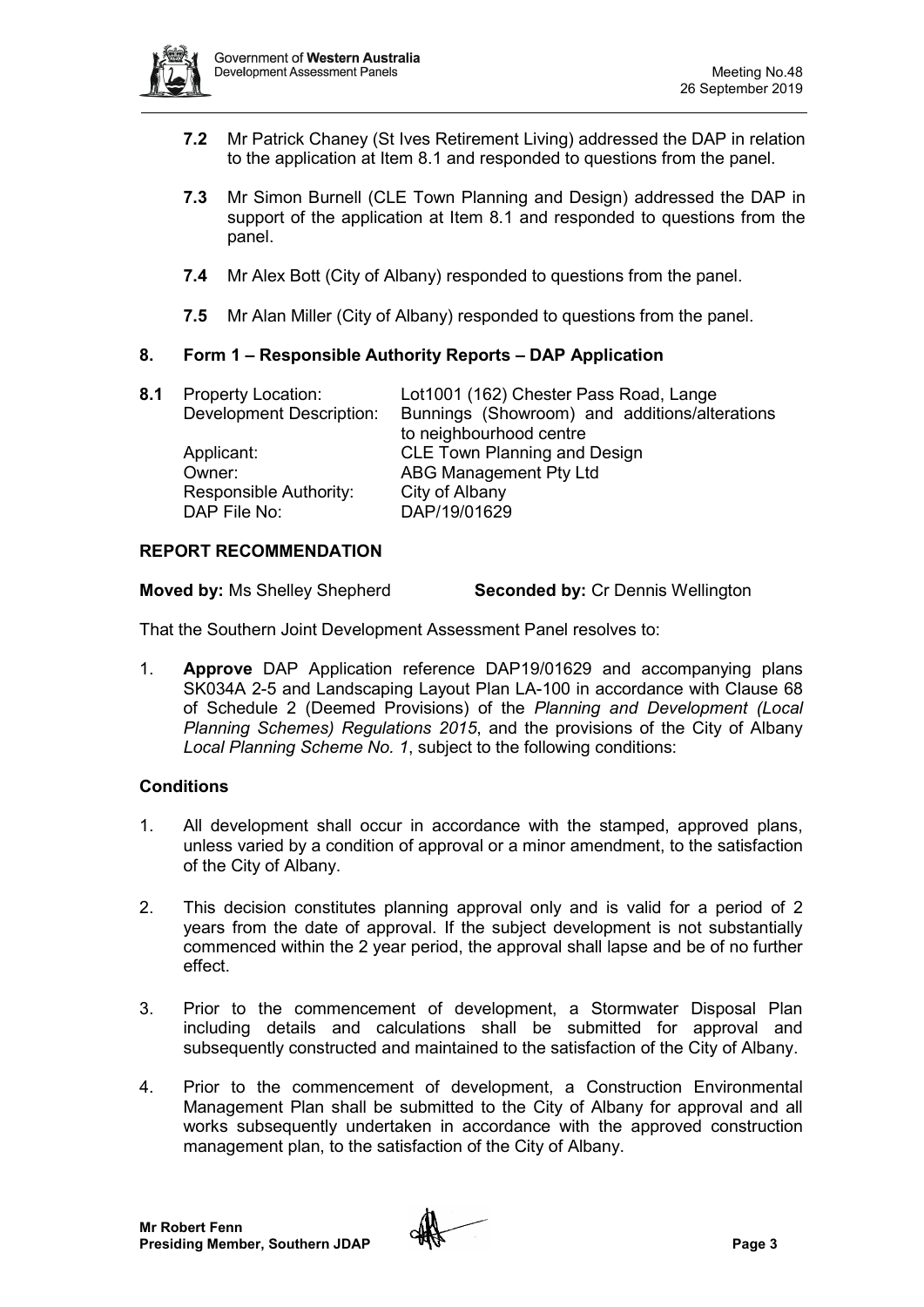

- 5. Prior to the commencement of development, a Vehicular Parking and Access Plan shall be submitted for approval, implemented and subsequently constructed to the satisfaction of the City of Albany.
- 6. Prior to the commencement of development, a Waste Management Plan indicating the location and type of refuse storage areas shall be submitted for approval, and implemented to the satisfaction of the City of Albany.
- 7. Prior to the commencement of development, notwithstanding the submitted detail a final schedule of materials and colours to be used on the buildings/structures hereby approved shall be submitted for approval and implemented to the satisfaction of the City of Albany.
- 8. Prior to occupancy of use, the intersections of Chester Pass Rd and Catalina Rd / Chester Pass Rd and Brooks Garden Ave are to be upgraded to 'Give Way' control and left turn island for vehicles turning left from Chester Pass Road, as depicted in the attached diagram at the applicant's expense in consultation with Main Roads WA and the City of Albany, to the satisfaction of the City of Albany.
- 9. Prior to occupancy of use, a public art work commission, to the value of 1% of the development cost (or cash in lieu of) to reflect or enhance local cultural identity shall be provided as part of the development hereby approved, to the satisfaction of the City of Albany.
- 10. Prior to occupancy of use, the existing crossover shall be upgraded/constructed to the specifications, levels and satisfaction of the City of Albany.
- 11. Prior to occupancy of use, a minimum of 28 bicycle bays shall be provided for the development hereby approved, to the satisfaction of the City of Albany.
- 12. The approved Landscaping and Reticulation Plan shall be fully implemented within the first available planting season after the initial occupation of the development and maintained thereafter, to the satisfaction of the City of Albany. Any species which fail to establish within the first two planting seasons following implementation must be replaced in consultation with and to the satisfaction of the City of Albany.
- 13. The loading and unloading of goods shall occur entirely within the site and be undertaken in a manner so as to cause minimum interference with other vehicular traffic.
- 14. The parking areas shall be illuminated when they are in use, or may be sought to be used by patrons during hours of darkness, to the satisfaction of the City of Albany.
- 15. Lighting devices are to be positioned and shielded so as not to cause any direct, reflected, or incidental light to encroach beyond the property boundaries, in accordance with Australian Standard AS4282/1997.
- 16. Notwithstanding the submitted detail, the free standing Sign(s) circled in red on the hereby approved plans shall not be erected on the lot, without the prior development approval of the City of Albany.

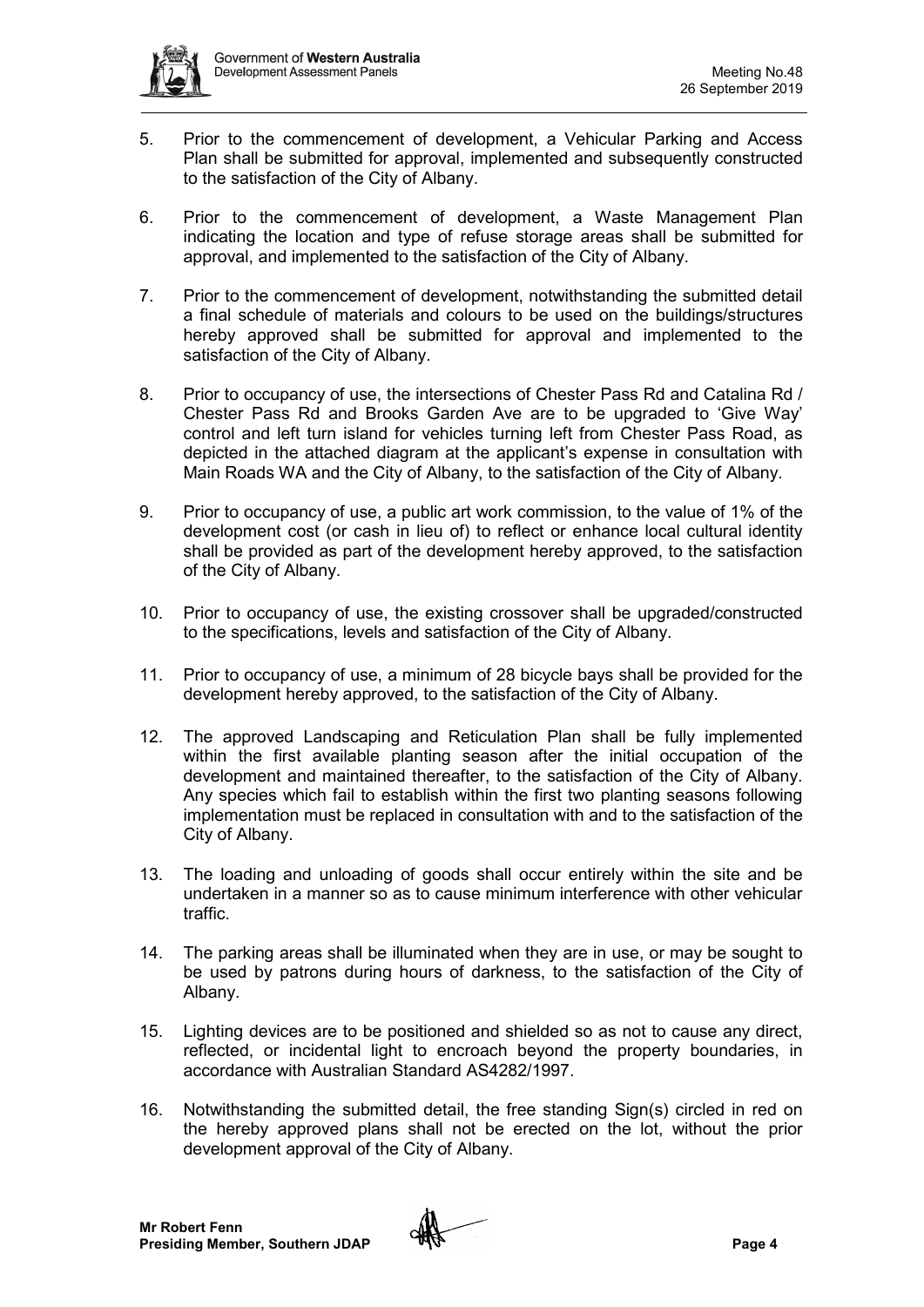

- 17. The development hereby approved shall not prejudicially affect the amenity of the neighbourhood by, but not limited to, the emission of noise, vibration, smell, smoke or dust.
- 18. The premises shall be connected to the Water Corporation sewerage system.
- 19. Upon occupancy of the development, no goods or materials shall be stored, either temporarily or permanently, in the parking or landscape areas or in the access driveways, unless otherwise agreed in writing by the City of Albany.

## **Advice Notes**

- 1. With respect to the crossover condition, a Permit for Vehicle Crossover Construction; from the City of Albany is required prior to any work being carried out within the road reserve.
- 2. With respect to the signs condition, please refer to the City of Albany's *Signs* local planning policy for further information.
- 3. With respect to the public art contribution, please refer to the City of Albany's *Art*  in *the Public Domain* policy for further information on commissioning and artwork.
- 4. With respect to the Construction Environmental Management Plan, it will be required to address, as a minimum; noise, dust and sand management;
- 5. With respect to the Vehicular Parking and Access plan;
	- Car parking and access is to be designed in accordance with Australian Standard 2890.
	- The plan (and subsequent construction when approved) shall clearly indicate the intended use of all parking bays (e.g. disabled bays, loading bays), access areas, line marking, kerbing and sealing.
	- A Road Safety audit of the carpark design (including pedestrian movement to and through the subject site) is to be conducted by an accredited Senior Road Safety Auditor at the 85% design stage of the plan.
- 6. With respect to the Stormwater Disposal Plan;
	- Soil capability testing will likely be required to determine if soak well infiltration is the appropriate method of disposal for the site.
	- The stormwater disposal system is to be designed and certified by a practicing Civil Engineer to the satisfaction of the City of Albany.
	- The stormwater disposal system is to ensure the lot can accommodate the intended use and the stormwater plan matches or otherwise coordinated with the existing development on the site.
	- The stormwater disposal system is to be design consistent with any previous Urban Water Management Plan.
- 7. With respect to the Waste Management Plan (Refuse storage plan);
	- The refuse storage areas shall be capable of accommodating all waste produced by the development and shall be screened from public view.
	- Rubbish receptacles are to be kept clean and tighly sealed at all times except when refuse is beign deposited or emptied, so as to avoid nuisance from smells or attacting pets / rodents.

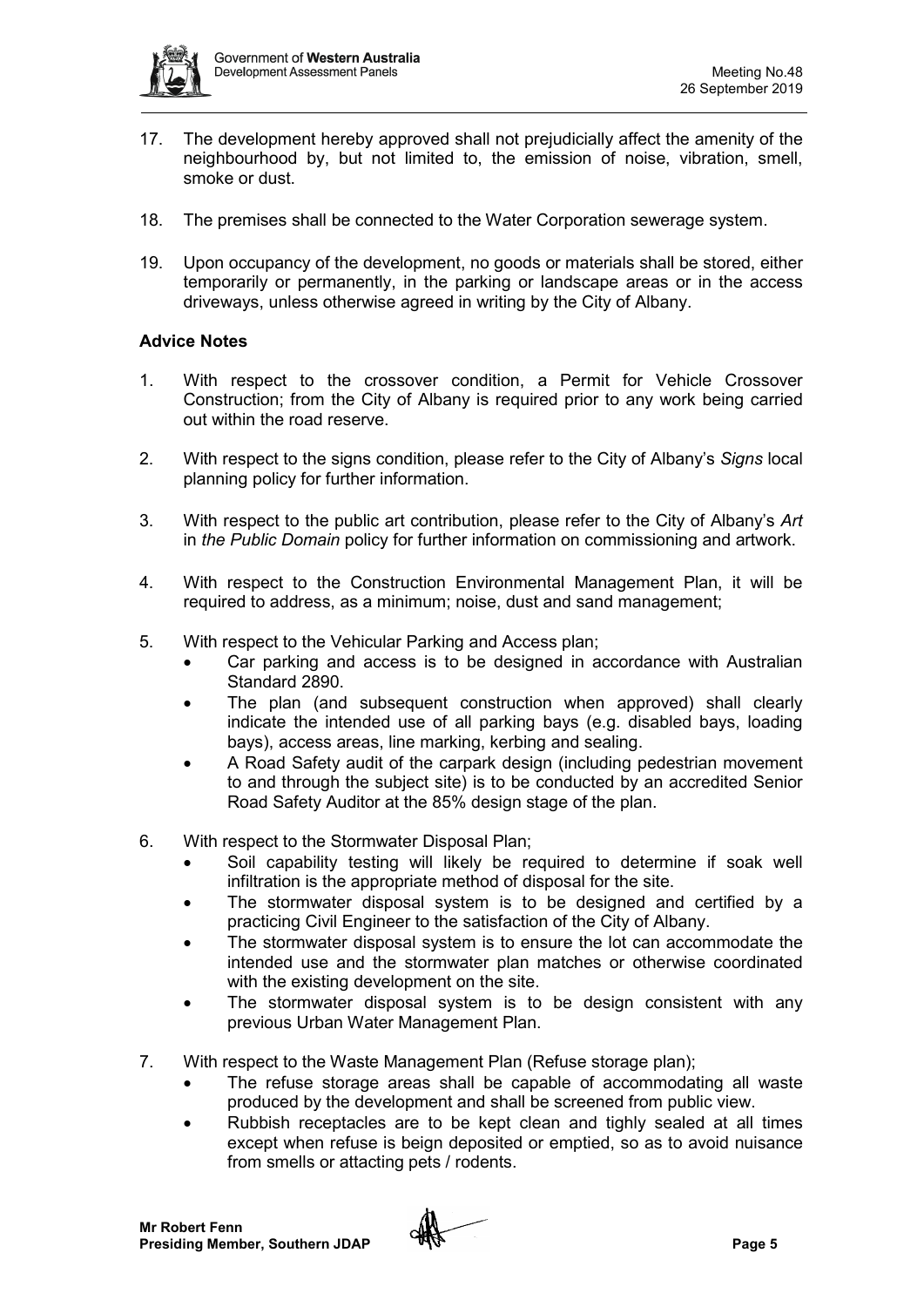

- 8. With respect to the Landscaping and Reticulation Plan, mature or semi advanced stock shall be used.
- 9. In relation to Environmental Health, the proponent is advised that the approved development must comply with the relevant provisions of;
	- Public Health Act 2016
	- The Health (Miscellaneous Provisions) Act 1911;
	- Food Act 2008, Food Regulations 2009;
	- Environmental Protection Act 1986, Environmental Protection (Noise) Regulations 1997;
	- Health (Garden Soil) Regulations 1998.
- 10. In relation to Building, compliance with the Building Act 2011, Building Regulations 2012, Building Code of Australia, Disability (Access to Premises-Building) Standards 2010 and Australian Standard 1428 - Design for Access and mobility will be required. Advice should be sought from registered Building Surveyor in order to obtain the appropriate and necessary Building approvals and certificates.
- 11. Where an approval has so lapsed, no development shall be carried out without further approval hearing first been sought and obtained, unless the applicant has applied and obtained Development Assessment Panel approval to extend the approval term under regulation 17(1)(a) of the *Planning and Development (Development Assessment Panels) Regulations 2011.*
- 12. Approval of the Commissioner of Main Roads under the *Road Traffic (Vehicles) Act 2012*, in consultation with the City of Albany, must be obtained prior to the use of Restricted Access Vehicles on any road accessing the site.

## **AMENDING MOTION 1**

**Moved by:** Mr Robert Fenn **Seconded by:** Ms Samantha Thompson

That the report recommendation be amended to read as follows:

That the Southern Joint Development Assessment Panel resolves to:

**Approve** DAP Application reference DAP19/01629 and accompanying plan**s** SK034A **sheets 2 to 5 2-5** and Landscaping Layout Plan LA-100 **for the development of a Showroom and the Addition/Alteration to the Neighbourhood Centre at Lot 101 Chester Pass Road, Lange** in accordance with Clause 68 of Schedule 2 (Deemed Provisions) of the *Planning and Development (Local Planning Schemes) Regulations 2015*, and the provisions of the City of Albany *Local Planning Scheme No. 1*, subject to the following conditions:

**The Amending Motion was put and CARRIED UNANIMOUSLY.**

**REASON:** To clarify the description of the development subject of the approval. **AMENDING MOTION 2**

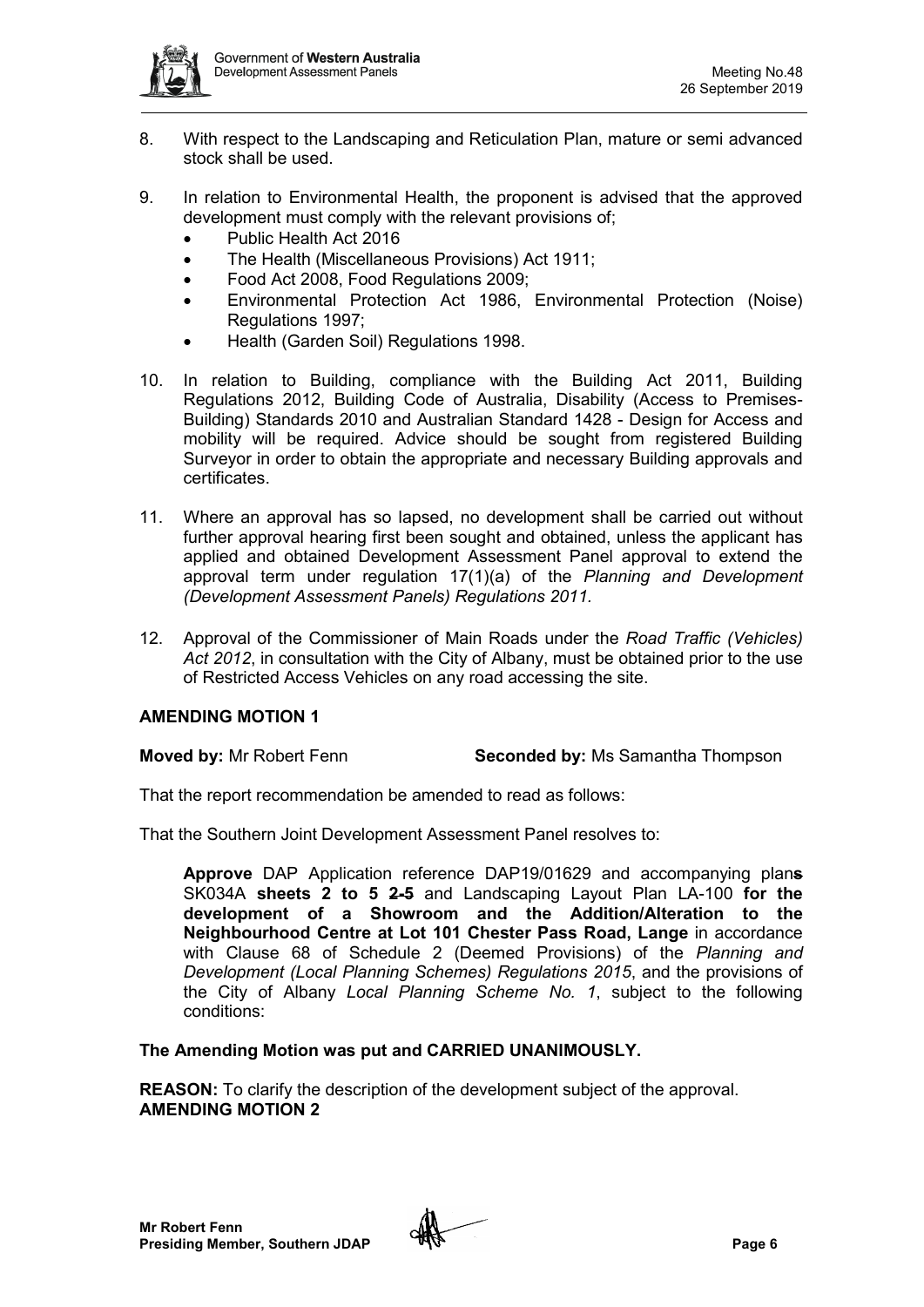

#### **Moved by:** Ms Samantha Thompson **Seconded by:** Ms Shelley Shepherd

That Condition 12 be amended to read as follows:

*The approved A Landscaping and Reticulation Plan shall be prepared, approved and fully implemented within the first available planting season after the initial occupation of the development and maintained thereafter, to the satisfaction of the City of Albany. Any species which fail to establish within the first two planting seasons following implementation must be replaced in consultation with and to the satisfaction of the City of Albany.*

**REASON:** The submitted Landscaping Plan may need to be amended to address water management requirements and the species of trees nominated may impact on-going site drainage maintenance.

### **The Amending Motion was put and CARRIED UNANIMOUSLY.**

#### **AMENDING MOTION 3**

**Moved by:** Cr Bill Hollingworth **Seconded by:** Ms Shelley Shepherd

The following amendments were made en bloc:

(i) That Condition 5 be amended to read as follows:

*Prior to the commencement of development, a Vehicular Parking and Access and Goods Delivery Plan shall be submitted for approval, implemented and subsequently constructed to the satisfaction of the City of Albany.*

(ii) That Advice Note 5 be amended to read as follows:

*With respect to the Vehicular Parking and Access plan;*

- *Car parking and access is to be designed in accordance with Australian Standard 2890.*
- *The plan (and subsequent construction when approved) shall clearly indicate the intended use of all parking bays (e.g. disabled bays, loading bays), access areas, line marking, kerbing and sealing.*
- *A Road Safety audit of the carpark design (including pedestrian movement to and through the subject site) is to be conducted by an accredited Senior Road Safety Auditor at the 85% design stage of the plan.*
- *Goods Delivery vehicle access shall address Restricted Vehicle requirements and be limited to the use of Brooks Garden Boulevard and Catalina Road.*

#### **The Amending Motion was put and CARRIED UNANIMOUSLY.**

**REASON:** Produce is expected to be delivered to the site from Perth utilising Restricted Vehicles and those vehicles should be precluded from using Viastra Drive.

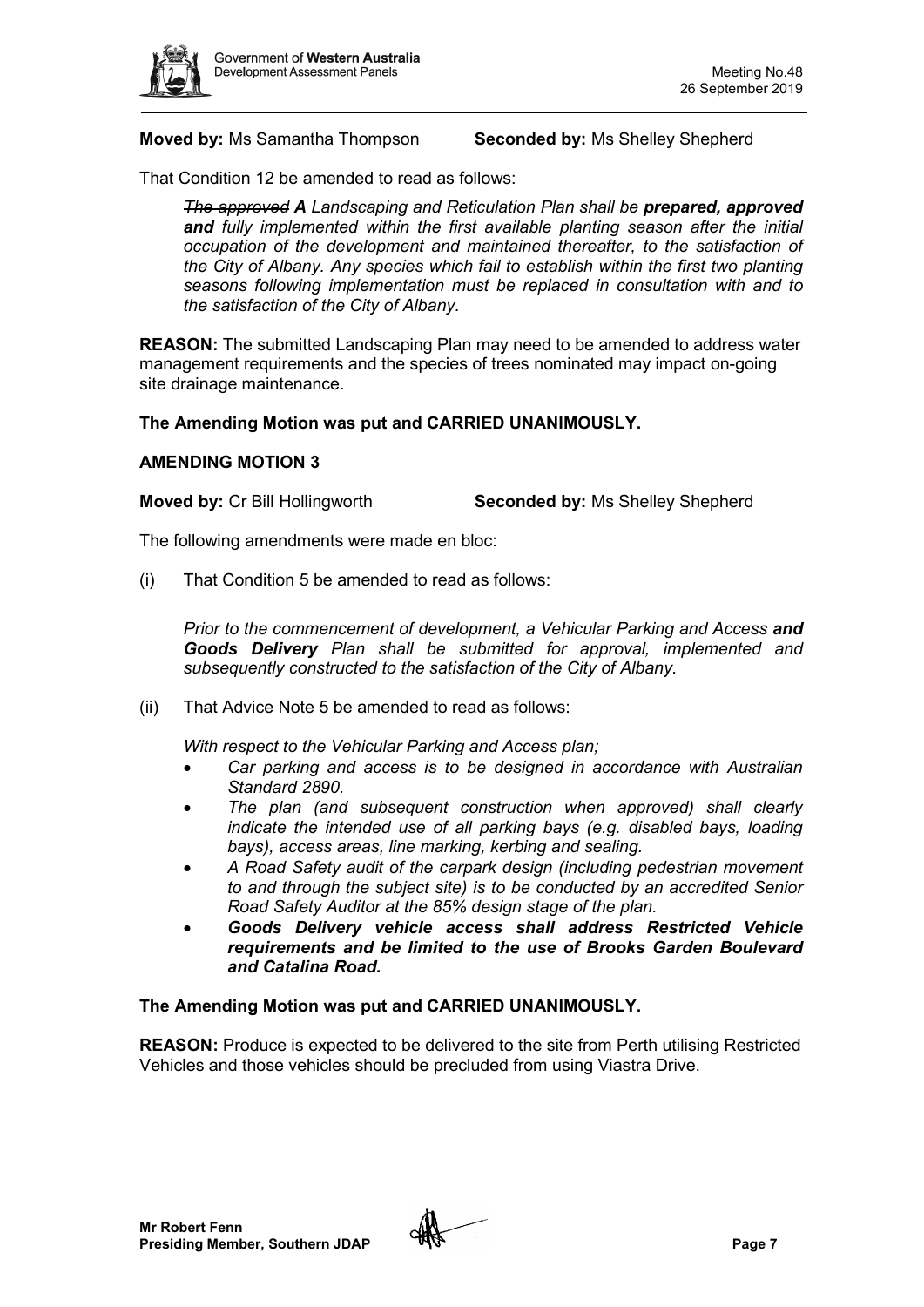

## **AMENDING MOTION 4**

**Moved by:** Mr Robert Fenn **Seconded by:** Mayor Dennis Wellington

The following amendments were made en bloc:

(i) That Condition 17 be amended to read as follows:

*An Operational Environmental Management Plan shall be prepared,*  approved by the City of Albany and implemented so that the approved The *development hereby approved shall does not prejudicially affect the amenity of the neighbourhood. by, but not limited to, the emission of noise, vibration, smell, smoke or dust.*

(ii) That Advice Note 9 be amended to read as follows:

*In relation to the Operational Environmental Management Plan Health, the proponent* is advised that the approved development must comply with the relevant provisions of;

- Public Health Act 2016
- The Health (Miscellaneous Provisions) Act 1911;
- Food Act 2008, Food Regulations 2009;
- Environmental Protection Act 1986, Environmental Protection (Noise) Regulations 1997;
- Health (Garden Soil) Regulations 1998.

### **The Amending Motion was put and CARRIED UNANIMOUSLY.**

**REASON:** The proponent and City of Albany can establish those operational matters that could potentially impact adjoining residential amenity and be subjected to future inspection.

### **AMENDING MOTION 5**

**Moved by:** Ms Shelley Shepherd **Seconded by:** Ms Samantha Thompson

The following amendments were made en bloc:

(i) That Condition 3 be amended to read as follows:

*Prior to the commencement of development, a Stormwater Disposal Management Plan consistent with the Stormwater Management Manual for Western Australia (Department of Water 2004-2007) including details and calculations shall be prepared and submitted for approval and subsequently constructed and maintained implemented to the satisfaction of the City of Albany.*

(ii) That Advice Note 6 be amended to read as follows:

*With respect to the Stormwater Management Disposal Plan;*

Soil capability testing will likely be required to determine if soak well *infiltration is the appropriate method of disposal for the site.*

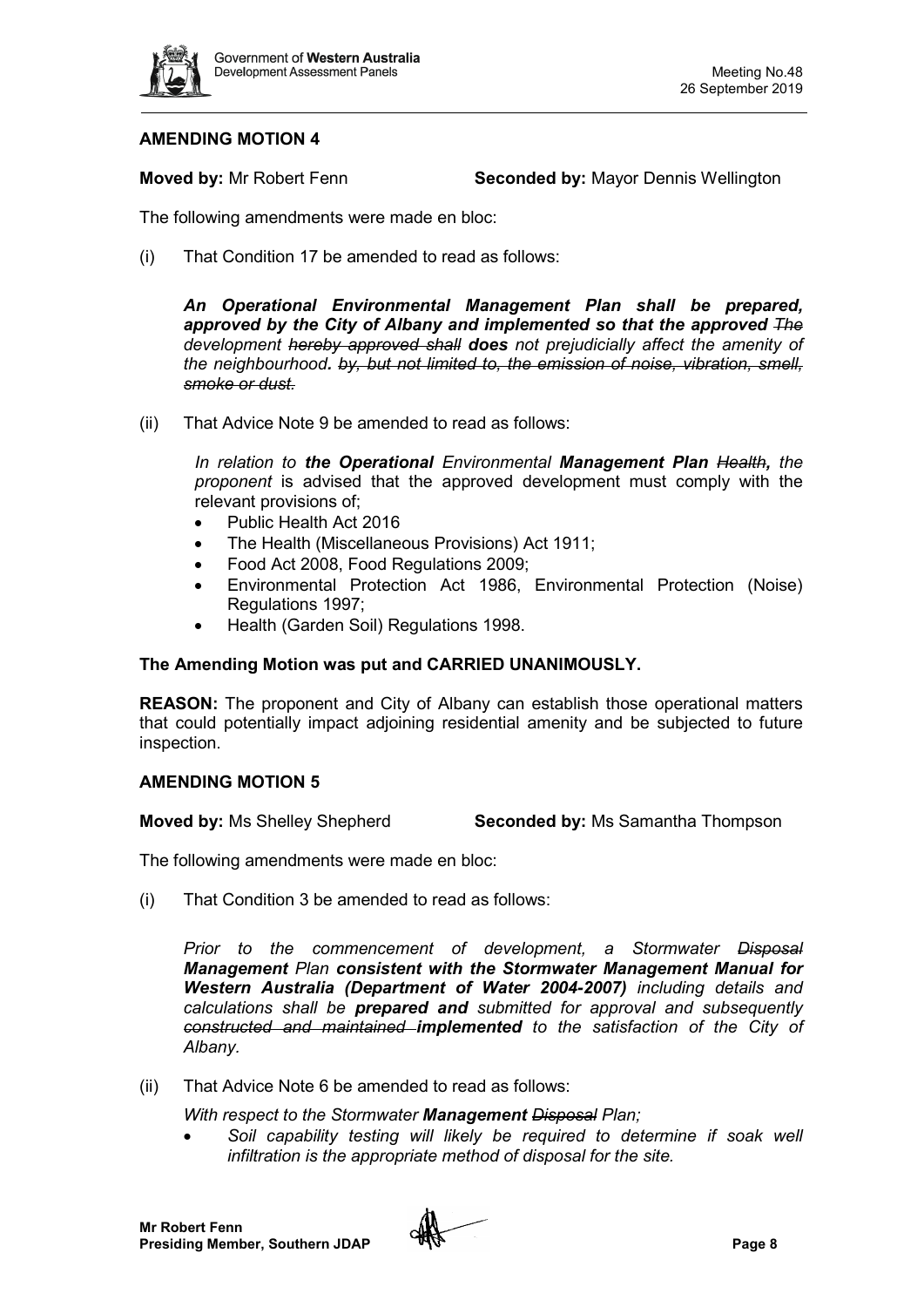- *The stormwater management disposal system is to be designed and certified by a practicing Civil Engineer to the satisfaction of the City of Albany.*
- *The stormwater management approach should include a description of storm events to be managed including strategies to address water quality. disposal system is to ensure the lot can accommodate the intended use and the stormwater plan matches or otherwise coordinated with the existing development on the site.*
- *The stormwater disposal system is to be design consistent with any previous Urban Water Management Plan.*

## **The Amending Motion was put and CARRIED UNANIMOUSLY.**

**REASON:** To ensure that the stormwater management solution addresses water quality as well as water quantity, consistent with State Government policy.

## **AMENDING MOTION 6**

**Moved by:** Ms Samantha Thompson **Seconded by:** Ms Shelley Shepherd

The following amendments were made en bloc:

(i) That Condition 14 be amended to read as follows:

*The parking areas shall be illuminated when they are in use, or may be sought to be used by patrons during hours of darkness, to the satisfaction of Prior to installation of external lighting, an External Lighting Plan is to be submitted to and approved by the City of Albany. All external lighting is to be installed prior to the development becoming operational and thereafter be maintained in accordance with the approved External Lighting Plan.*

(ii) That Condition 15 be deleted, added as Advice Note 13 and the remaining conditions be renumbered accordingly.

## **The Amending Motion was put and CARRIED UNANIMOUSLY.**

**REASON:** To provide clarity regarding expectations of conditions and provide a mechanism for lighting to be prepared and approved.

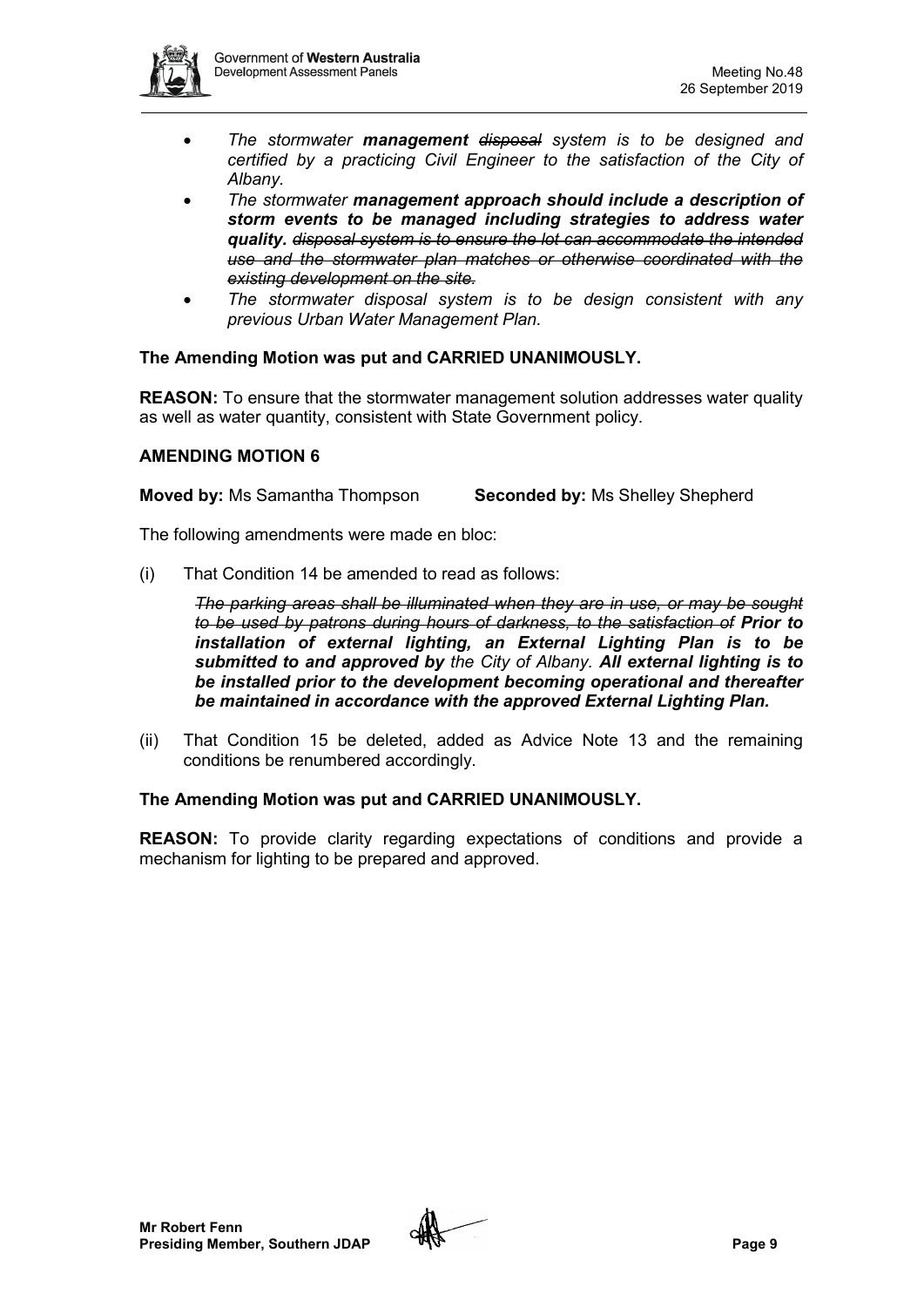

## **REPORT RECOMMENDATION (AS AMENDED)**

That the Southern Joint Development Assessment Panel resolves to:

1. **Approve** DAP Application reference DAP19/01629 and accompanying plan SK034A sheets 2 to 5 and Landscaping Layout Plan LA-100 for the development of a Showroom and the Addition/Alteration to the Neighbourhood Centre at Lot 101 Chester Pass Road, Lange in accordance with Clause 68 of Schedule 2 (Deemed Provisions) of the Planning and Development (*Local Planning Schemes*) Regulations 2015, and the provisions of the City of Albany *Local Planning Scheme No. 1*, subject to the following conditions:

## **Conditions**

- 1. All development shall occur in accordance with the stamped, approved plans, unless varied by a condition of approval or a minor amendment, to the satisfaction of the City of Albany.
- 2. This decision constitutes planning approval only and is valid for a period of 2 years from the date of approval. If the subject development is not substantially commenced within the 2 year period, the approval shall lapse and be of no further effect.
- 3. Prior to the commencement of development, a Stormwater Management Plan consistent with the Stormwater Management Manual for Western Australia (Department of Water 2004-2007) including details and calculations shall be prepared and submitted for approval and subsequently implemented to the satisfaction of the City of Albany.
- 4. Prior to the commencement of development, a Construction Environmental Management Plan shall be submitted to the City of Albany for approval and all works subsequently undertaken in accordance with the approved construction management plan, to the satisfaction of the City of Albany.
- 5. Prior to the commencement of development, a Vehicular Parking and Access and Goods Delivery Plan shall be submitted for approval, implemented and subsequently constructed to the satisfaction of the City of Albany.
- 6. Prior to the commencement of development, a Waste Management Plan indicating the location and type of refuse storage areas shall be submitted for approval, and implemented to the satisfaction of the City of Albany.
- 7. Prior to the commencement of development, notwithstanding the submitted detail a final schedule of materials and colours to be used on the buildings/structures hereby approved shall be submitted for approval and implemented to the satisfaction of the City of Albany.
- 8. Prior to occupancy of use, the intersections of Chester Pass Rd and Catalina Rd / Chester Pass Rd and Brooks Garden Ave are to be upgraded to 'Give Way' control and left turn island for vehicles turning left from Chester Pass Road, as depicted in the attached diagram at the applicant's expense in consultation with Main Roads WA and the City of Albany, to the satisfaction of the City of Albany.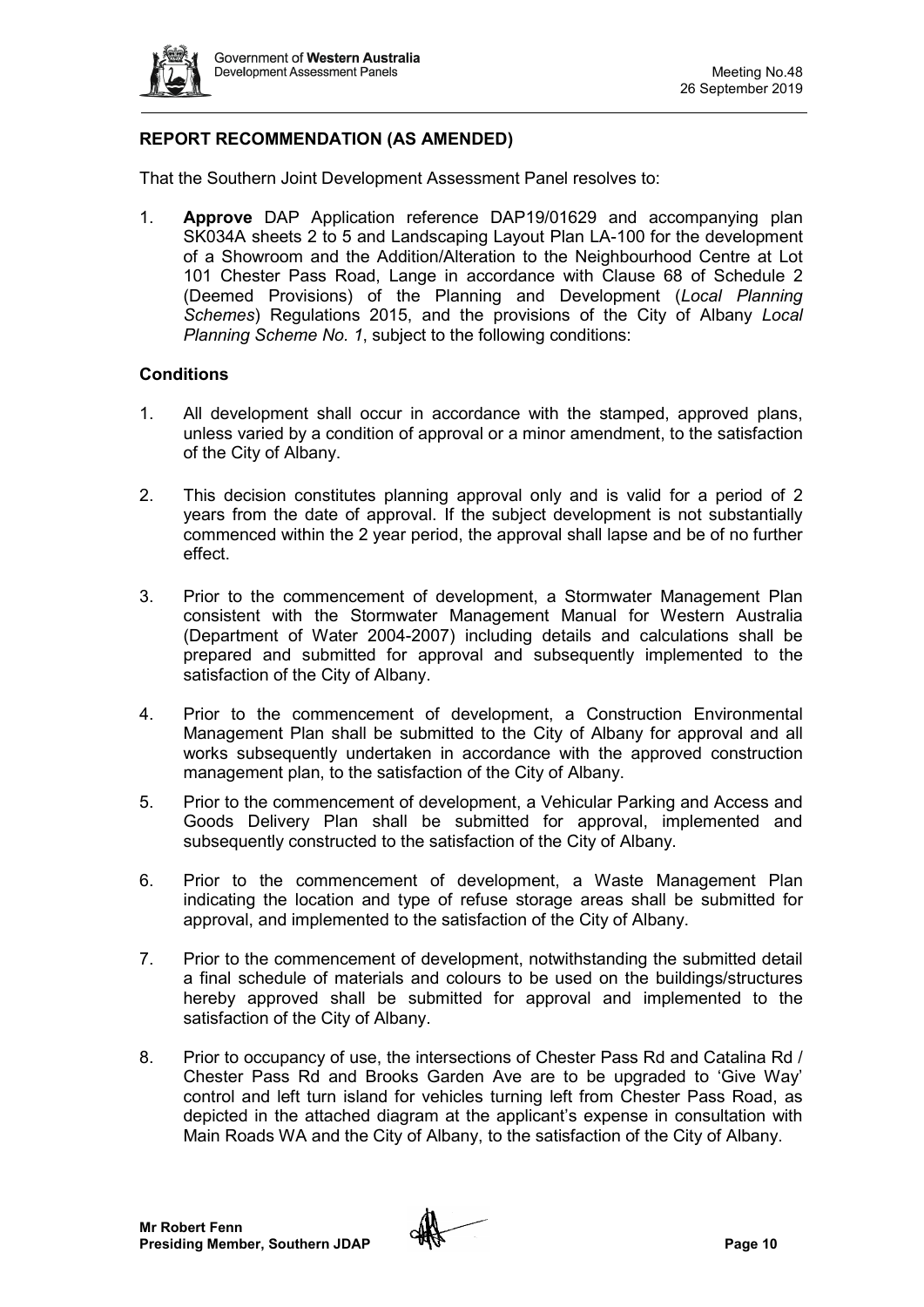

- 9. Prior to occupancy of use, a public art work commission, to the value of 1% of the development cost (or cash in lieu of) to reflect or enhance local cultural identity shall be provided as part of the development hereby approved, to the satisfaction of the City of Albany.
- 10. Prior to occupancy of use, the existing crossover shall be upgraded/constructed to the specifications, levels and satisfaction of the City of Albany.
- 11. Prior to occupancy of use, a minimum of 28 bicycle bays shall be provided for the development hereby approved, to the satisfaction of the City of Albany.
- 12. A Landscaping and Reticulation Plan shall be prepared, approved and fully implemented within the first available planting season after the initial occupation of the development and maintained thereafter, to the satisfaction of the City of Albany. Any species which fail to establish within the first two planting seasons following implementation must be replaced in consultation with and to the satisfaction of the City of Albany.
- 13. The loading and unloading of goods shall occur entirely within the site and be undertaken in a manner so as to cause minimum interference with other vehicular traffic.
- 14. Prior to installation of external lighting, an External Lighting Plan is to be submitted to and approved by the City of Albany. All external lighting is to be installed prior to the development becoming operational and thereafter be maintained in accordance with the approved External Lighting Plan.
- 15. Notwithstanding the submitted detail, the free standing Sign(s) circled in red on the hereby approved plans shall not be erected on the lot, without the prior development approval of the City of Albany.
- 16. An Operational Environmental Management Plan shall be prepared, approved by the City of Albany and implemented so that the approved development does not prejudicially affect the amenity of the neighbourhood.
- 17. The premises shall be connected to the Water Corporation sewerage system.
- 18. Upon occupancy of the development, no goods or materials shall be stored, either temporarily or permanently, in the parking or landscape areas or in the access driveways, unless otherwise agreed in writing by the City of Albany.

## **Advice Notes**

- 1. With respect to the crossover condition, a Permit for Vehicle Crossover Construction; from the City of Albany is required prior to any work being carried out within the road reserve.
- 2. With respect to the signs condition, please refer to the City of Albany's *Signs* local planning policy for further information.
- 3. With respect to the public art contribution, please refer to the City of Albany's *Art*  in *the Public Domain* policy for further information on commissioning and artwork.

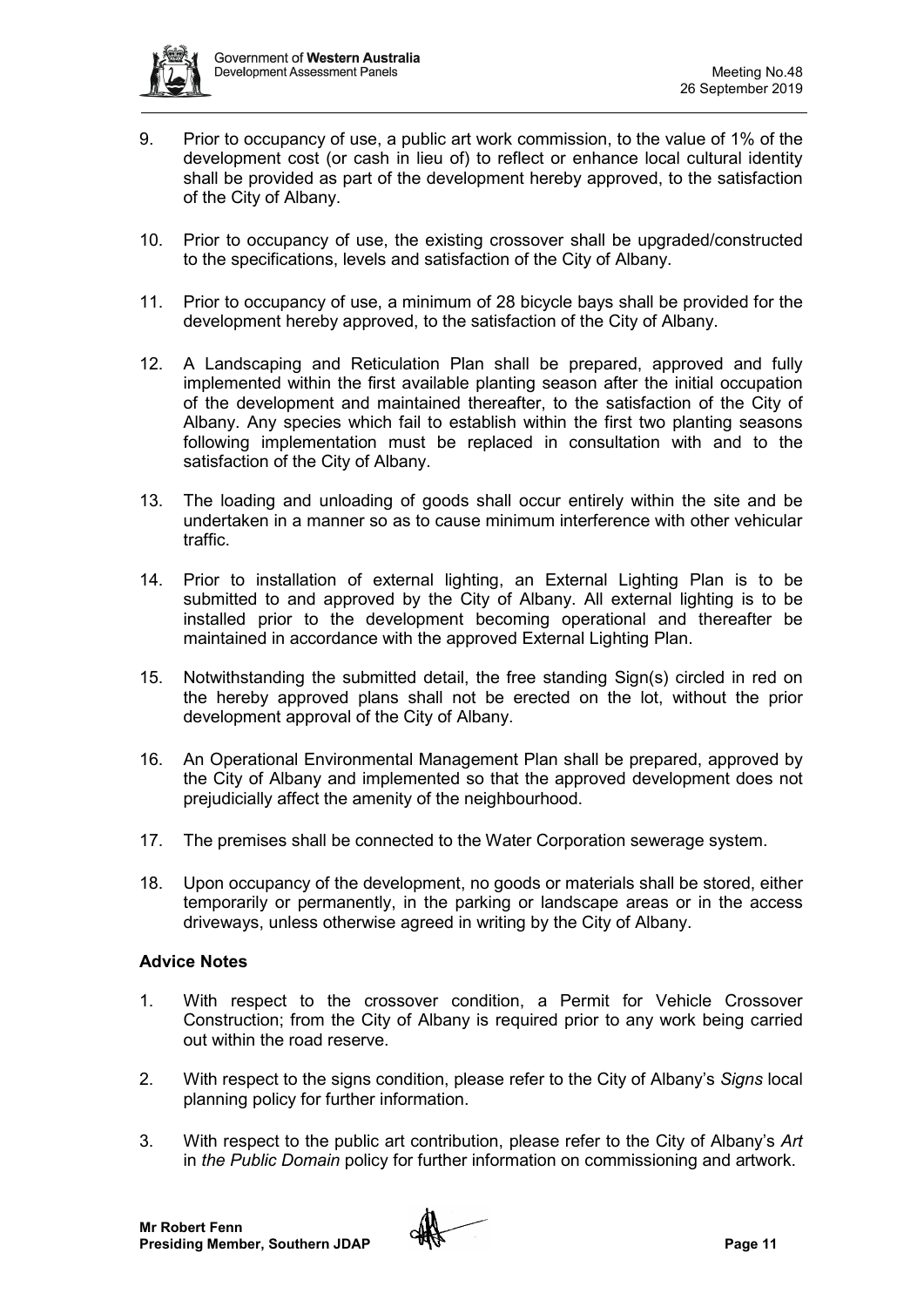

- 4. With respect to the Construction Environmental Management Plan, it will be required to address, as a minimum; noise, dust and sand management;
- 5. With respect to the Vehicular Parking and Access plan;
	- Car parking and access is to be designed in accordance with Australian Standard 2890.
	- The plan (and subsequent construction when approved) shall clearly indicate the intended use of all parking bays (e.g. disabled bays, loading bays), access areas, line marking, kerbing and sealing.
	- A Road Safety audit of the carpark design (including pedestrian movement to and through the subject site) is to be conducted by an accredited Senior Road Safety Auditor at the 85% design stage of the plan.
	- Goods Delivery vehicle access shall address Restricted Vehicle requirements and be limited to the use of Brooks Garden Boulevard and Catalina Road.
- 6. With respect to the Stormwater Management Plan;
	- Soil capability testing will likely be required to determine if soak well infiltration is the appropriate method of disposal for the site.
	- The stormwater management system is to be designed and certified by a practicing Civil Engineer to the satisfaction of the City of Albany.
	- The stormwater management approach should include a description of storm events to be managed including strategies to address water quality.
	- The stormwater disposal system is to be design consistent with any previous Urban Water Management Plan.
- 7. With respect to the Waste Management Plan (Refuse storage plan);
	- The refuse storage areas shall be capable of accommodating all waste produced by the development and shall be screened from public view.
	- Rubbish receptacles are to be kept clean and tighly sealed at all times except when refuse is beign deposited or emptied, so as to avoid nuisance from smells or attacting pets / rodents.
- 8. With respect to the Landscaping and Reticulation Plan, mature or semi advanced stock shall be used.
- 9. In relation to the Operational Environmental Plan, the proponent is advised that the approved development must comply with the relevant provisions of;
	- Public Health Act 2016
	- The Health (Miscellaneous Provisions) Act 1911;
	- Food Act 2008, Food Regulations 2009;
	- Environmental Protection Act 1986, Environmental Protection (Noise) Regulations 1997;
	- Health (Garden Soil) Regulations 1998.
- 10. In relation to Building, compliance with the Building Act 2011, Building Regulations 2012, Building Code of Australia, Disability (Access to Premises-Building) Standards 2010 and Australian Standard 1428 - Design for Access and mobility will be required. Advice should be sought from registered Building Surveyor in order to obtain the appropriate and necessary Building approvals and certificates.